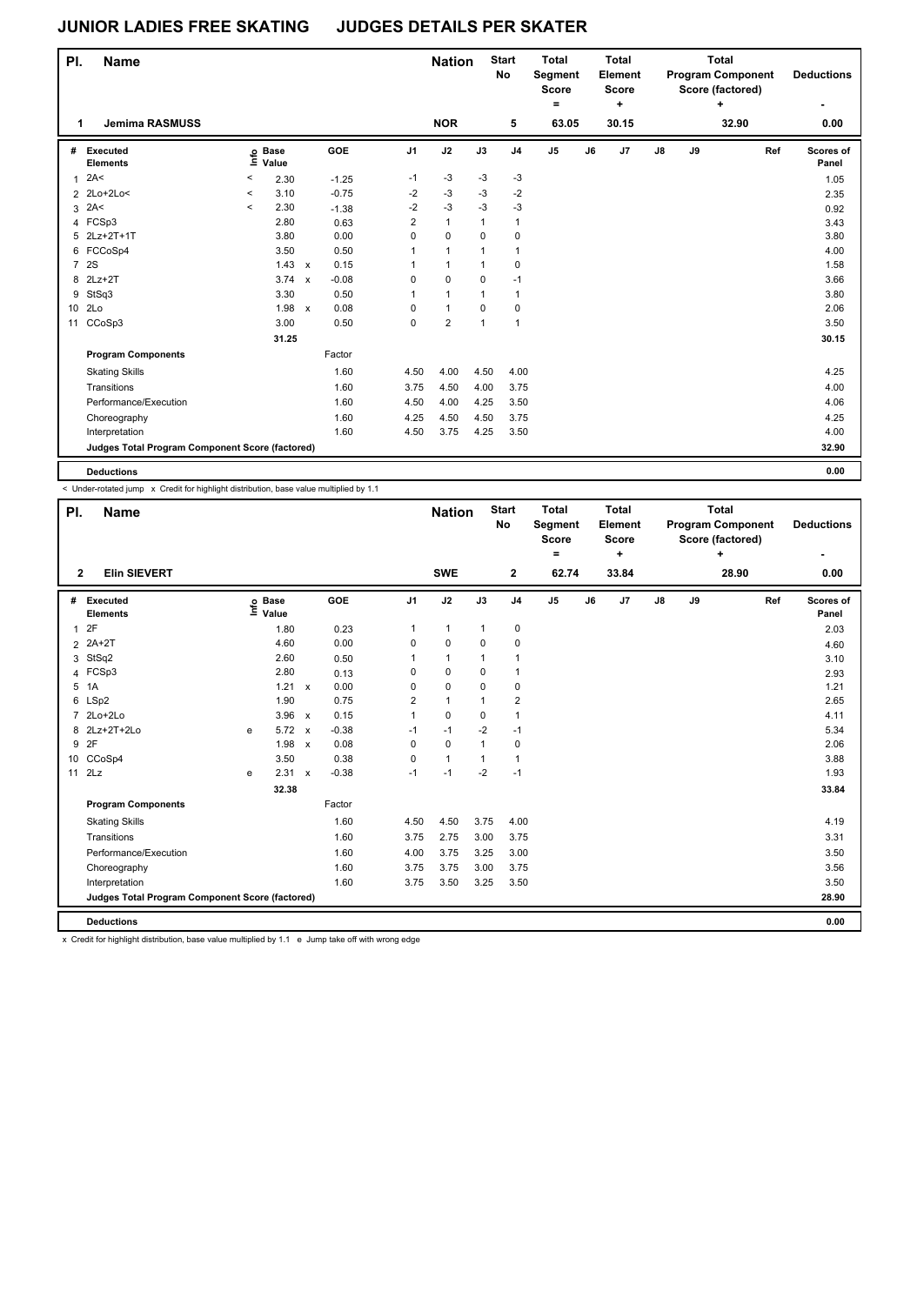| PI.            | <b>Name</b>                                     |      |                      |                |                   |                | <b>Nation</b> |              | <b>Start</b><br>No      | <b>Total</b><br><b>Segment</b><br><b>Score</b><br>= |    | <b>Total</b><br>Element<br><b>Score</b><br>٠ |    |    | <b>Total</b><br><b>Program Component</b><br>Score (factored)<br>$\ddot{}$ |     | <b>Deductions</b>  |
|----------------|-------------------------------------------------|------|----------------------|----------------|-------------------|----------------|---------------|--------------|-------------------------|-----------------------------------------------------|----|----------------------------------------------|----|----|---------------------------------------------------------------------------|-----|--------------------|
| 3              | Saara JÄRVINEN                                  |      |                      |                |                   |                | <b>FIN</b>    |              | 11                      | 56.36                                               |    | 25.93                                        |    |    | 31.43                                                                     |     | 1.00               |
| #              | Executed<br><b>Elements</b>                     | ١nfo | <b>Base</b><br>Value |                | GOE               | J <sub>1</sub> | J2            | J3           | J <sub>4</sub>          | J <sub>5</sub>                                      | J6 | J <sub>7</sub>                               | J8 | J9 |                                                                           | Ref | Scores of<br>Panel |
| 1              | 2A                                              |      | 3.30                 |                | $-1.13$           | $-2$           | $-2$          | $-3$         | $-2$                    |                                                     |    |                                              |    |    |                                                                           |     | 2.17               |
| 2              | 3T                                              |      | 4.10                 |                | $-2.10$           | $-3$           | $-3$          | $-3$         | $-3$                    |                                                     |    |                                              |    |    |                                                                           |     | 2.00               |
| 3              | LSp2                                            |      | 1.90                 |                | 0.38              | 1              | $\mathbf{1}$  | $\mathbf{1}$ | 0                       |                                                     |    |                                              |    |    |                                                                           |     | 2.28               |
| 4              | 2F+2T+1Lo                                       |      | 3.60                 |                | 0.00              | 0              | $\mathbf 0$   | $\mathbf 0$  | 0                       |                                                     |    |                                              |    |    |                                                                           |     | 3.60               |
| 5              | 1A                                              |      | 1.10                 |                | $-0.05$           | 0              | $-1$          | $\Omega$     | 0                       |                                                     |    |                                              |    |    |                                                                           |     | 1.05               |
| 6              | StSq2                                           |      | 2.60                 |                | 0.13              | 0              | $\mathbf{1}$  | $\mathbf 0$  | $\mathbf 0$             |                                                     |    |                                              |    |    |                                                                           |     | 2.73               |
| $\overline{7}$ | 2Lo                                             |      | 1.98                 | $\mathsf{x}$   | $-0.15$           | $-1$           | $-1$          | $\Omega$     | $\pmb{0}$               |                                                     |    |                                              |    |    |                                                                           |     | 1.83               |
|                | 8 CCoSp4                                        |      | 3.50                 |                | 0.63              | 1              | $\mathbf{1}$  | $\mathbf{1}$ | $\overline{\mathbf{c}}$ |                                                     |    |                                              |    |    |                                                                           |     | 4.13               |
|                | 9 2Lz+2T                                        | e    | 3.74                 | $\mathsf{x}$   | $-0.68$           | $-2$           | $-2$          | $-3$         | $-2$                    |                                                     |    |                                              |    |    |                                                                           |     | 3.06               |
| 10             | FSSp2                                           |      | 2.30                 |                | $-0.90$           | $-3$           | $-3$          | $-3$         | $-3$                    |                                                     |    |                                              |    |    |                                                                           |     | 1.40               |
| 11             | 2F                                              |      | 1.98                 | $\pmb{\times}$ | $-0.30$           | $-1$           | $-1$          | $-1$         | $-1$                    |                                                     |    |                                              |    |    |                                                                           |     | 1.68               |
|                |                                                 |      | 30.10                |                |                   |                |               |              |                         |                                                     |    |                                              |    |    |                                                                           |     | 25.93              |
|                | <b>Program Components</b>                       |      |                      |                | Factor            |                |               |              |                         |                                                     |    |                                              |    |    |                                                                           |     |                    |
|                | <b>Skating Skills</b>                           |      |                      |                | 1.60              | 4.50           | 4.00          | 4.25         | 3.75                    |                                                     |    |                                              |    |    |                                                                           |     | 4.13               |
|                | Transitions                                     |      |                      |                | 1.60              | 4.00           | 3.75          | 3.75         | 3.75                    |                                                     |    |                                              |    |    |                                                                           |     | 3.81               |
|                | Performance/Execution                           |      |                      |                | 1.60              | 4.50           | 4.25          | 3.75         | 3.00                    |                                                     |    |                                              |    |    |                                                                           |     | 3.88               |
|                | Choreography                                    |      |                      |                | 1.60              | 4.50           | 3.50          | 4.00         | 3.50                    |                                                     |    |                                              |    |    |                                                                           |     | 3.88               |
|                | Interpretation                                  |      |                      |                | 1.60              | 4.25           | 4.00          | 4.00         | 3.50                    |                                                     |    |                                              |    |    |                                                                           |     | 3.94               |
|                | Judges Total Program Component Score (factored) |      |                      |                |                   |                |               |              |                         |                                                     |    |                                              |    |    |                                                                           |     | 31.43              |
|                | <b>Deductions</b>                               |      |                      |                | $-1.00$<br>Falls: |                |               |              |                         |                                                     |    |                                              |    |    |                                                                           |     | $-1.00$            |

x Credit for highlight distribution, base value multiplied by 1.1 e Jump take off with wrong edge

| PI.             | <b>Name</b>                                     |    |                            |              |         |                | <b>Nation</b> |              | <b>Start</b><br>No | <b>Total</b><br>Segment<br>Score<br>۰ |    | <b>Total</b><br>Element<br><b>Score</b><br>٠ |    |    | <b>Total</b><br><b>Program Component</b><br>Score (factored)<br>÷ |     | <b>Deductions</b>  |
|-----------------|-------------------------------------------------|----|----------------------------|--------------|---------|----------------|---------------|--------------|--------------------|---------------------------------------|----|----------------------------------------------|----|----|-------------------------------------------------------------------|-----|--------------------|
| 4               | <b>Filippa WICKSTRØM</b>                        |    |                            |              |         |                | <b>SWE</b>    |              | $\overline{7}$     | 55.63                                 |    | 26.42                                        |    |    | 29.21                                                             |     | 0.00               |
| #               | Executed<br><b>Elements</b>                     |    | e Base<br>E Value<br>Value |              | GOE     | J <sub>1</sub> | J2            | J3           | J <sub>4</sub>     | J <sub>5</sub>                        | J6 | J7                                           | J8 | J9 |                                                                   | Ref | Scores of<br>Panel |
| 1               | 2Lo                                             |    | 1.80                       |              | 0.08    | 1              | $\pmb{0}$     | 0            | $\mathbf 0$        |                                       |    |                                              |    |    |                                                                   |     | 1.88               |
|                 | 2 2F+2T+2Lo                                     |    | 4.90                       |              | $-0.83$ | $-2$           | $-3$          | -3           | $-3$               |                                       |    |                                              |    |    |                                                                   |     | 4.07               |
| 3               | 2A<<                                            | << | 1.10                       |              | $-0.60$ | $-3$           | $-3$          | -3           | -3                 |                                       |    |                                              |    |    |                                                                   |     | 0.50               |
| 4               | StSq2                                           |    | 2.60                       |              | 0.25    | $\mathbf 0$    | $\mathbf{1}$  | $\mathbf{1}$ | $\mathbf 0$        |                                       |    |                                              |    |    |                                                                   |     | 2.85               |
|                 | 5 LSp2                                          |    | 1.90                       |              | 0.50    | 0              | $\mathbf{1}$  | 1            | $\overline{2}$     |                                       |    |                                              |    |    |                                                                   |     | 2.40               |
| 6               | $2Lo+2T$                                        |    | 3.41                       | $\mathsf{x}$ | 0.08    | 1              | $\mathbf 0$   | $\mathbf 0$  | $\mathbf 0$        |                                       |    |                                              |    |    |                                                                   |     | 3.49               |
|                 | 2Lz<+2T                                         | e  | 3.08                       | $\mathsf{x}$ | $-0.45$ | $-1$           | $-2$          | $-2$         | $-1$               |                                       |    |                                              |    |    |                                                                   |     | 2.63               |
|                 | 8 FCCoSp4                                       |    | 3.50                       |              | $-0.23$ | $-2$           | $-1$          | $\Omega$     | 0                  |                                       |    |                                              |    |    |                                                                   |     | 3.27               |
| 9               | 2S                                              |    | 1.43                       | $\mathsf{x}$ | $-0.10$ | $-1$           | $-1$          | 0            | $\mathbf 0$        |                                       |    |                                              |    |    |                                                                   |     | 1.33               |
| 10 <sup>1</sup> | 2F<<                                            | << | 0.55                       | $\mathsf{x}$ | $-0.30$ | $-3$           | $-3$          | -3           | $-3$               |                                       |    |                                              |    |    |                                                                   |     | 0.25               |
| 11              | CCoSp4                                          |    | 3.50                       |              | 0.25    | 1              | $\mathbf 0$   | $\mathbf 0$  | $\mathbf{1}$       |                                       |    |                                              |    |    |                                                                   |     | 3.75               |
|                 |                                                 |    | 27.77                      |              |         |                |               |              |                    |                                       |    |                                              |    |    |                                                                   |     | 26.42              |
|                 | <b>Program Components</b>                       |    |                            |              | Factor  |                |               |              |                    |                                       |    |                                              |    |    |                                                                   |     |                    |
|                 | <b>Skating Skills</b>                           |    |                            |              | 1.60    | 4.25           | 4.25          | 4.00         | 4.00               |                                       |    |                                              |    |    |                                                                   |     | 4.13               |
|                 | Transitions                                     |    |                            |              | 1.60    | 3.50           | 3.50          | 3.25         | 3.75               |                                       |    |                                              |    |    |                                                                   |     | 3.50               |
|                 | Performance/Execution                           |    |                            |              | 1.60    | 4.50           | 3.50          | 3.25         | 3.50               |                                       |    |                                              |    |    |                                                                   |     | 3.69               |
|                 | Choreography                                    |    |                            |              | 1.60    | 4.00           | 3.50          | 3.25         | 3.25               |                                       |    |                                              |    |    |                                                                   |     | 3.50               |
|                 | Interpretation                                  |    |                            |              | 1.60    | 3.50           | 3.00          | 3.50         | 3.75               |                                       |    |                                              |    |    |                                                                   |     | 3.44               |
|                 | Judges Total Program Component Score (factored) |    |                            |              |         |                |               |              |                    |                                       |    |                                              |    |    |                                                                   |     | 29.21              |
|                 | <b>Deductions</b>                               |    |                            |              |         |                |               |              |                    |                                       |    |                                              |    |    |                                                                   |     | 0.00               |

< Under-rotated jump << Downgraded jump x Credit for highlight distribution, base value multiplied by 1.1 e Jump take off with wrong edge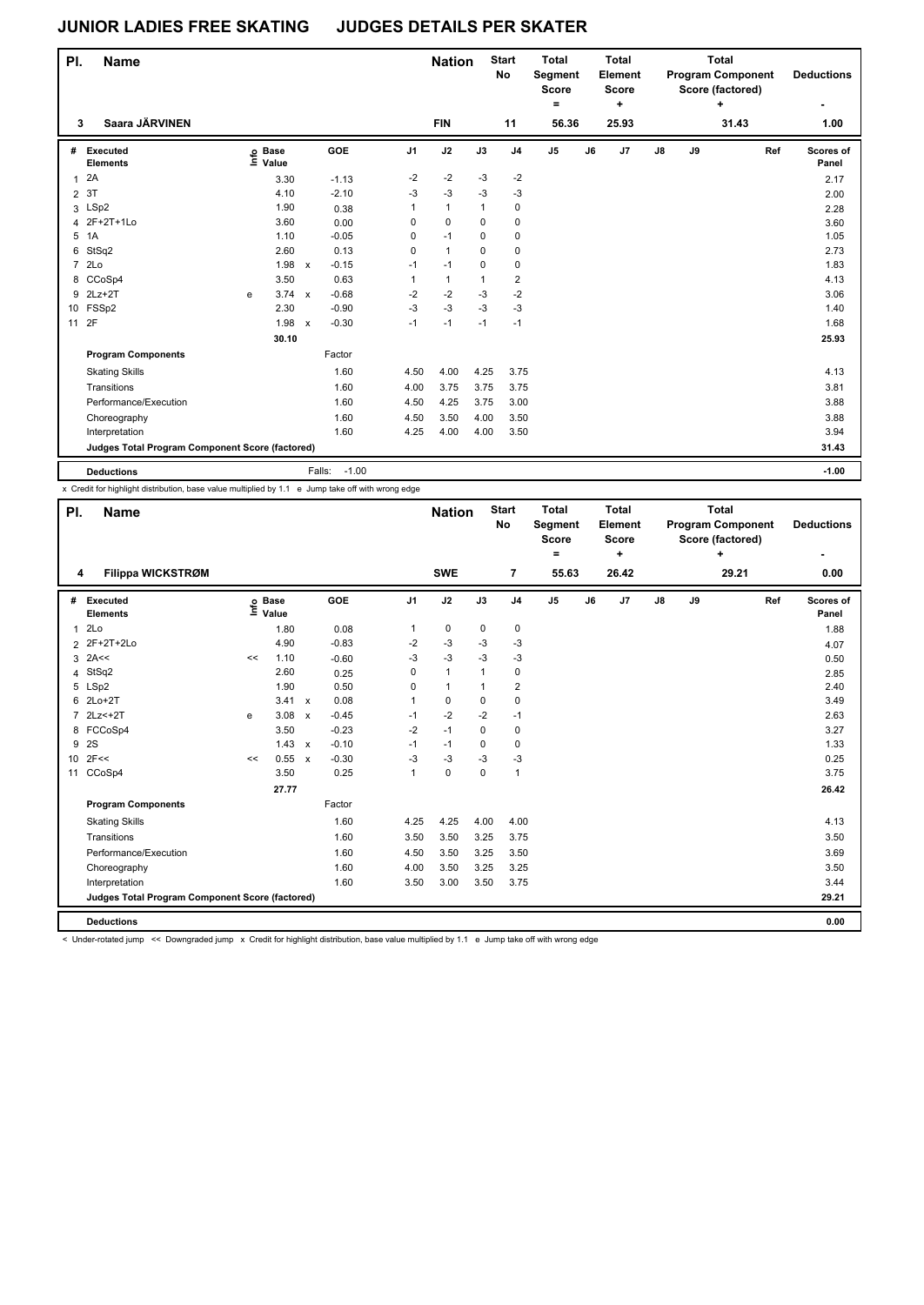| PI.            | Name                                            |      |                      |                           |         |                | <b>Nation</b> |              | <b>Start</b><br>No | <b>Total</b><br>Segment<br><b>Score</b><br>$=$ |    | <b>Total</b><br>Element<br><b>Score</b><br>٠ |    |    | <b>Total</b><br><b>Program Component</b><br>Score (factored)<br>٠ | <b>Deductions</b>  |
|----------------|-------------------------------------------------|------|----------------------|---------------------------|---------|----------------|---------------|--------------|--------------------|------------------------------------------------|----|----------------------------------------------|----|----|-------------------------------------------------------------------|--------------------|
| 5              | <b>Nora STENERSEN</b>                           |      |                      |                           |         |                | <b>NOR</b>    |              | 9                  | 55.50                                          |    | 26.60                                        |    |    | 28.90                                                             | 0.00               |
| #              | Executed<br><b>Elements</b>                     | ١nfo | <b>Base</b><br>Value |                           | GOE     | J <sub>1</sub> | J2            | J3           | J <sub>4</sub>     | J <sub>5</sub>                                 | J6 | J7                                           | J8 | J9 | Ref                                                               | Scores of<br>Panel |
| 1              | 2A<<                                            | <<   | 1.10                 |                           | $-0.50$ | $-2$           | $-3$          | $-3$         | $-2$               |                                                |    |                                              |    |    |                                                                   | 0.60               |
| $\overline{2}$ | 2Lz                                             | e    | 2.10                 |                           | $-0.45$ | $-1$           | $-2$          | $-2$         | $-1$               |                                                |    |                                              |    |    |                                                                   | 1.65               |
| 3              | 2F+2T+2T                                        |      | 4.40                 |                           | $-0.45$ | $-1$           | $-2$          | $-2$         | $-1$               |                                                |    |                                              |    |    |                                                                   | 3.95               |
| 4              | 2Lo                                             |      | 1.80                 |                           | $-0.08$ | 0              | $-1$          | 0            | 0                  |                                                |    |                                              |    |    |                                                                   | 1.72               |
| 5              | LSp3                                            |      | 2.40                 |                           | 0.38    | 1              | $\mathbf{1}$  | 1            | 0                  |                                                |    |                                              |    |    |                                                                   | 2.78               |
| 6              | 2S                                              |      | 1.43                 | $\mathsf{x}$              | 0.00    | 0              | $\mathbf 0$   | 0            | 0                  |                                                |    |                                              |    |    |                                                                   | 1.43               |
| 7              | $2Lo+2T$                                        |      | 3.41                 | $\boldsymbol{\mathsf{x}}$ | $-0.30$ | $-1$           | $-1$          | $-1$         | $-1$               |                                                |    |                                              |    |    |                                                                   | 3.11               |
| 8              | $2F+2T$                                         |      | 3.41                 | $\boldsymbol{\mathsf{x}}$ | $-0.30$ | $-1$           | $-1$          | $-1$         | $-1$               |                                                |    |                                              |    |    |                                                                   | 3.11               |
| 9              | FSSp3                                           |      | 2.60                 |                           | 0.13    | 0              | $\mathbf 0$   | $\mathbf{1}$ | 0                  |                                                |    |                                              |    |    |                                                                   | 2.73               |
| 10             | StSq2                                           |      | 2.60                 |                           | $-0.08$ | 0              | $-1$          | 0            | 0                  |                                                |    |                                              |    |    |                                                                   | 2.52               |
| 11             | CCoSp3                                          |      | 3.00                 |                           | 0.00    | 0              | 0             | 0            | 0                  |                                                |    |                                              |    |    |                                                                   | 3.00               |
|                |                                                 |      | 28.25                |                           |         |                |               |              |                    |                                                |    |                                              |    |    |                                                                   | 26.60              |
|                | <b>Program Components</b>                       |      |                      |                           | Factor  |                |               |              |                    |                                                |    |                                              |    |    |                                                                   |                    |
|                | <b>Skating Skills</b>                           |      |                      |                           | 1.60    | 4.50           | 3.00          | 4.00         | 3.75               |                                                |    |                                              |    |    |                                                                   | 3.81               |
|                | Transitions                                     |      |                      |                           | 1.60    | 4.00           | 3.75          | 3.75         | 3.50               |                                                |    |                                              |    |    |                                                                   | 3.75               |
|                | Performance/Execution                           |      |                      |                           | 1.60    | 3.75           | 3.25          | 3.50         | 2.50               |                                                |    |                                              |    |    |                                                                   | 3.25               |
|                | Choreography                                    |      |                      |                           | 1.60    | 4.25           | 3.75          | 4.00         | 3.00               |                                                |    |                                              |    |    |                                                                   | 3.75               |
|                | Interpretation                                  |      |                      |                           | 1.60    | 3.75           | 3.25          | 3.75         | 3.25               |                                                |    |                                              |    |    |                                                                   | 3.50               |
|                | Judges Total Program Component Score (factored) |      |                      |                           |         |                |               |              |                    |                                                |    |                                              |    |    |                                                                   | 28.90              |
|                | <b>Deductions</b>                               |      |                      |                           |         |                |               |              |                    |                                                |    |                                              |    |    |                                                                   | 0.00               |

<< Downgraded jump x Credit for highlight distribution, base value multiplied by 1.1 e Jump take off with wrong edge

| PI.          | <b>Name</b>                                     |    |                            |                         |          | <b>Nation</b> |              | <b>Start</b><br>No | <b>Total</b><br>Segment<br><b>Score</b><br>= |    | <b>Total</b><br>Element<br><b>Score</b><br>٠ |               |    | <b>Total</b><br><b>Program Component</b><br>Score (factored)<br>÷ |     | <b>Deductions</b>  |
|--------------|-------------------------------------------------|----|----------------------------|-------------------------|----------|---------------|--------------|--------------------|----------------------------------------------|----|----------------------------------------------|---------------|----|-------------------------------------------------------------------|-----|--------------------|
| 6            | <b>Sine Mari LEITE</b>                          |    |                            |                         |          | <b>NOR</b>    |              | 4                  | 54.04                                        |    | 24.24                                        |               |    | 30.80                                                             |     | 1.00               |
| #            | Executed<br><b>Elements</b>                     |    | e Base<br>E Value<br>Value | GOE                     | J1       | J2            | J3           | J <sub>4</sub>     | J <sub>5</sub>                               | J6 | J7                                           | $\mathsf{J}8$ | J9 |                                                                   | Ref | Scores of<br>Panel |
| $\mathbf{1}$ | $2Lz+2T$                                        |    | 3.40                       | 0.00                    | 0        | $\pmb{0}$     | $\mathbf 0$  | $\mathbf 0$        |                                              |    |                                              |               |    |                                                                   |     | 3.40               |
|              | $2$ 2A<<                                        | << | 1.10                       | $-0.60$                 | -3       | $-3$          | -3           | $-3$               |                                              |    |                                              |               |    |                                                                   |     | 0.50               |
|              | 3 LSp2                                          |    | 1.90                       | 0.63                    | 1        | $\mathbf{1}$  | 2            | $\mathbf{1}$       |                                              |    |                                              |               |    |                                                                   |     | 2.53               |
| 4            | 2A<<                                            | << | 1.10                       | $-0.60$                 | -3       | $-3$          | -3           | $-3$               |                                              |    |                                              |               |    |                                                                   |     | 0.50               |
| 5            | 2Lz                                             |    | 2.10                       | 0.00                    | 0        | $\mathbf 0$   | 0            | 0                  |                                              |    |                                              |               |    |                                                                   |     | 2.10               |
| 6            | $1F+1T$                                         |    | 0.99                       | $-0.10$<br>$\mathsf{x}$ | $-1$     | $-1$          | $-1$         | $-1$               |                                              |    |                                              |               |    |                                                                   |     | 0.89               |
|              | 7 FCCoSp3                                       |    | 3.00                       | 0.25                    | $\Omega$ | 0             | $\mathbf{1}$ | $\mathbf{1}$       |                                              |    |                                              |               |    |                                                                   |     | 3.25               |
|              | 8 2Lo+2T                                        |    | 3.41                       | 0.00<br>$\mathsf{x}$    | 0        | $\mathbf 0$   | 0            | $\mathbf 0$        |                                              |    |                                              |               |    |                                                                   |     | 3.41               |
| 9            | CCoSp2                                          |    | 2.50                       | 0.00                    | 0        | $\mathbf 0$   | $\Omega$     | $\mathbf 0$        |                                              |    |                                              |               |    |                                                                   |     | 2.50               |
| 10           | 2Lo                                             |    | 1.98                       | 0.08<br>$\mathsf{x}$    | 1        | 0             | 0            | 0                  |                                              |    |                                              |               |    |                                                                   |     | 2.06               |
| 11           | StSq2                                           |    | 2.60                       | 0.50                    | 1        | $\mathbf{1}$  | $\mathbf{1}$ | $\mathbf{1}$       |                                              |    |                                              |               |    |                                                                   |     | 3.10               |
|              |                                                 |    | 24.08                      |                         |          |               |              |                    |                                              |    |                                              |               |    |                                                                   |     | 24.24              |
|              | <b>Program Components</b>                       |    |                            | Factor                  |          |               |              |                    |                                              |    |                                              |               |    |                                                                   |     |                    |
|              | <b>Skating Skills</b>                           |    |                            | 1.60                    | 4.25     | 3.75          | 4.00         | 4.00               |                                              |    |                                              |               |    |                                                                   |     | 4.00               |
|              | Transitions                                     |    |                            | 1.60                    | 3.75     | 3.25          | 3.25         | 3.75               |                                              |    |                                              |               |    |                                                                   |     | 3.50               |
|              | Performance/Execution                           |    |                            | 1.60                    | 4.50     | 4.00          | 3.50         | 4.00               |                                              |    |                                              |               |    |                                                                   |     | 4.00               |
|              | Choreography                                    |    |                            | 1.60                    | 4.50     | 3.75          | 3.50         | 3.25               |                                              |    |                                              |               |    |                                                                   |     | 3.75               |
|              | Interpretation                                  |    |                            | 1.60                    | 4.25     | 4.25          | 3.75         | 3.75               |                                              |    |                                              |               |    |                                                                   |     | 4.00               |
|              | Judges Total Program Component Score (factored) |    |                            |                         |          |               |              |                    |                                              |    |                                              |               |    |                                                                   |     | 30.80              |
|              | <b>Deductions</b>                               |    |                            | Falls:                  | $-1.00$  |               |              |                    |                                              |    |                                              |               |    |                                                                   |     | $-1.00$            |

<< Downgraded jump x Credit for highlight distribution, base value multiplied by 1.1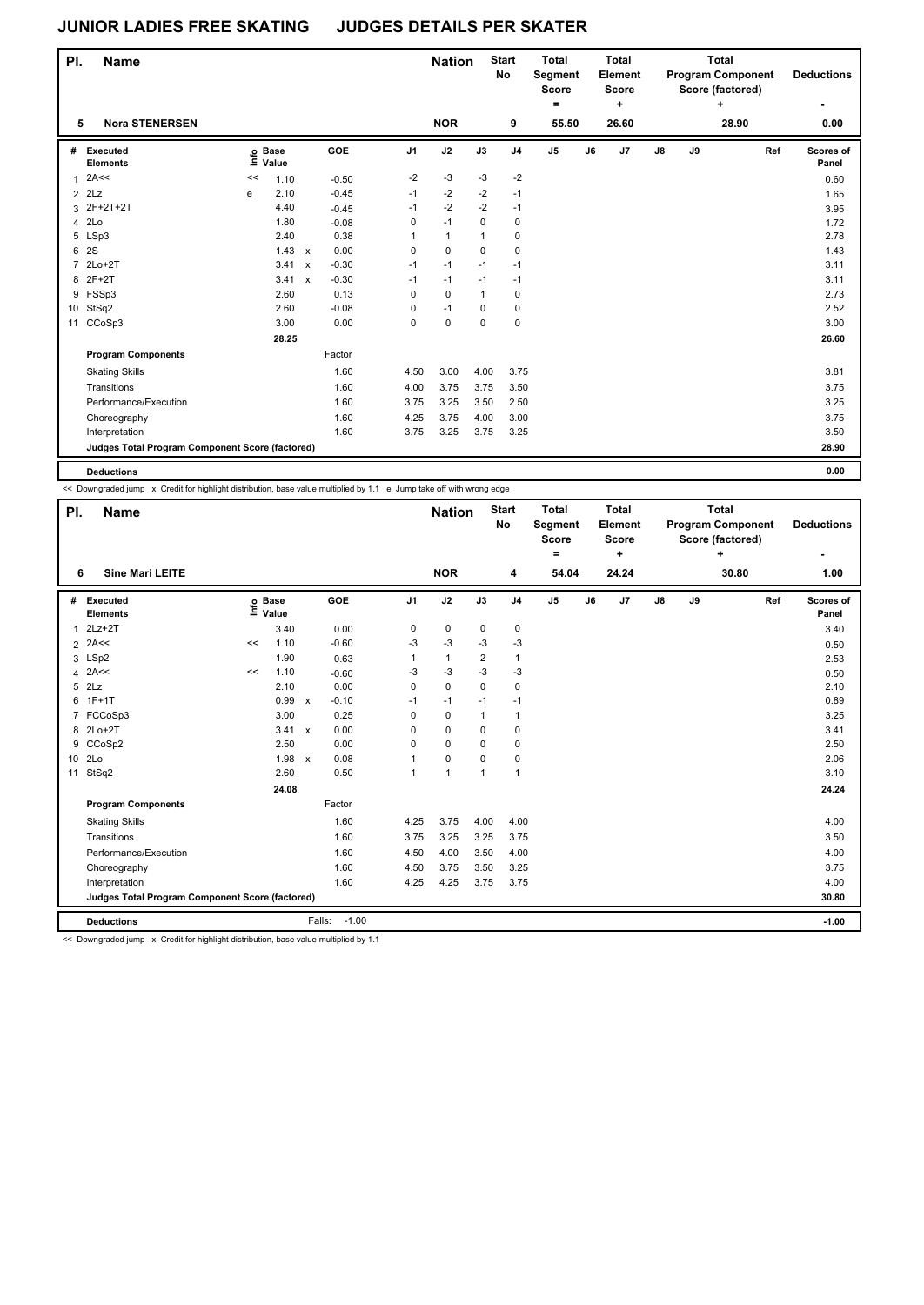| PI. | <b>Name</b>                                     |         |                      | <b>Nation</b> |                   | <b>Start</b><br>No | <b>Total</b><br><b>Segment</b><br><b>Score</b><br>= |                | <b>Total</b><br>Element<br>Score<br>٠ |       |    | <b>Total</b><br><b>Program Component</b><br>Score (factored)<br>٠ |    | <b>Deductions</b> |       |     |                    |
|-----|-------------------------------------------------|---------|----------------------|---------------|-------------------|--------------------|-----------------------------------------------------|----------------|---------------------------------------|-------|----|-------------------------------------------------------------------|----|-------------------|-------|-----|--------------------|
| 7   | Saara HIRVONEN                                  |         |                      |               |                   |                    | <b>FIN</b>                                          |                | 6                                     | 50.72 |    | 23.70                                                             |    |                   | 29.02 |     | 2.00               |
| #   | Executed<br><b>Elements</b>                     | ١nfo    | <b>Base</b><br>Value |               | GOE               | J <sub>1</sub>     | J2                                                  | J3             | J <sub>4</sub>                        | J5    | J6 | J7                                                                | J8 | J9                |       | Ref | Scores of<br>Panel |
| 1   | 2A                                              |         | 3.30                 |               | $-1.50$           | $-3$               | $-3$                                                | $-3$           | $-3$                                  |       |    |                                                                   |    |                   |       |     | 1.80               |
| 2   | 3S<<                                            | <<      | 1.30                 |               | $-0.60$           | $-3$               | $-3$                                                | $-3$           | $-3$                                  |       |    |                                                                   |    |                   |       |     | 0.70               |
| 3   | StSq2                                           |         | 2.60                 |               | 0.13              | 1                  | $\mathbf 0$                                         | 0              | 0                                     |       |    |                                                                   |    |                   |       |     | 2.73               |
|     | 4 LSp2                                          |         | 1.90                 |               | 0.13              | 1                  | $\mathbf 0$                                         | $\mathbf 0$    | 0                                     |       |    |                                                                   |    |                   |       |     | 2.03               |
|     | 5 2F+2Lo                                        |         | 3.96                 | $\mathsf{x}$  | $-0.30$           | $-1$               | $-1$                                                | $-1$           | $-1$                                  |       |    |                                                                   |    |                   |       |     | 3.66               |
| 6   | 1A                                              |         | 1.21                 | $\mathsf{x}$  | 0.05              | 0                  | $\mathbf{1}$                                        | $\mathbf 0$    | $\mathbf 0$                           |       |    |                                                                   |    |                   |       |     | 1.26               |
| 7   | FCSp2                                           |         | 2.30                 |               | 0.38              | 1                  | 0                                                   | 1              | 1                                     |       |    |                                                                   |    |                   |       |     | 2.68               |
|     | 8 2Lz+1Lo<+SEQ                                  | $\prec$ | 2.20                 | $\mathsf{x}$  | $-0.75$           | $-2$               | $-3$                                                | $-2$           | $-3$                                  |       |    |                                                                   |    |                   |       |     | 1.45               |
| 9   | 2Lz                                             |         | 2.31                 | $\mathsf{x}$  | 0.00              | $-1$               | $\mathbf{1}$                                        | 0              | 0                                     |       |    |                                                                   |    |                   |       |     | 2.31               |
| 10  | 2F                                              |         | 1.98                 | $\mathsf{x}$  | $-0.90$           | $-3$               | $-3$                                                | $-3$           | $-3$                                  |       |    |                                                                   |    |                   |       |     | 1.08               |
| 11  | CCoSp4                                          |         | 3.50                 |               | 0.50              | 1                  | 1                                                   | $\overline{1}$ | $\mathbf{1}$                          |       |    |                                                                   |    |                   |       |     | 4.00               |
|     |                                                 |         | 26.56                |               |                   |                    |                                                     |                |                                       |       |    |                                                                   |    |                   |       |     | 23.70              |
|     | <b>Program Components</b>                       |         |                      |               | Factor            |                    |                                                     |                |                                       |       |    |                                                                   |    |                   |       |     |                    |
|     | <b>Skating Skills</b>                           |         |                      |               | 1.60              | 4.50               | 3.75                                                | 3.75           | 3.75                                  |       |    |                                                                   |    |                   |       |     | 3.94               |
|     | Transitions                                     |         |                      |               | 1.60              | 3.50               | 4.00                                                | 3.25           | 3.00                                  |       |    |                                                                   |    |                   |       |     | 3.44               |
|     | Performance/Execution                           |         |                      |               | 1.60              | 3.75               | 3.75                                                | 3.25           | 2.75                                  |       |    |                                                                   |    |                   |       |     | 3.38               |
|     | Choreography                                    |         |                      |               | 1.60              | 4.50               | 4.50                                                | 3.25           | 3.25                                  |       |    |                                                                   |    |                   |       |     | 3.88               |
|     | Interpretation                                  |         |                      |               | 1.60              | 4.00               | 3.25                                                | 3.50           | 3.25                                  |       |    |                                                                   |    |                   |       |     | 3.50               |
|     | Judges Total Program Component Score (factored) |         |                      |               |                   |                    |                                                     |                |                                       |       |    |                                                                   |    |                   |       |     | 29.02              |
|     | <b>Deductions</b>                               |         |                      |               | $-2.00$<br>Falls: |                    |                                                     |                |                                       |       |    |                                                                   |    |                   |       |     | $-2.00$            |

< Under-rotated jump << Downgraded jump x Credit for highlight distribution, base value multiplied by 1.1

| PI. | <b>Name</b>                                     |         |                            |                                      |              | <b>Nation</b> |              | <b>Start</b><br>No | <b>Total</b><br>Segment<br><b>Score</b><br>۰ |    | <b>Total</b><br>Element<br><b>Score</b><br>٠ |               |    | <b>Total</b><br><b>Program Component</b><br>Score (factored)<br>÷ |     | <b>Deductions</b>  |
|-----|-------------------------------------------------|---------|----------------------------|--------------------------------------|--------------|---------------|--------------|--------------------|----------------------------------------------|----|----------------------------------------------|---------------|----|-------------------------------------------------------------------|-----|--------------------|
| 8   | Mia Aschim NØKLEBY                              |         |                            |                                      |              | <b>NOR</b>    |              | 10                 | 50.71                                        |    | 21.90                                        |               |    | 30.81                                                             |     | 2.00               |
| #   | Executed<br><b>Elements</b>                     |         | e Base<br>E Value<br>Value | <b>GOE</b>                           | J1           | J2            | J3           | J <sub>4</sub>     | J <sub>5</sub>                               | J6 | J7                                           | $\mathsf{J}8$ | J9 |                                                                   | Ref | Scores of<br>Panel |
| 1   | 2A<<                                            | <<      | 1.10                       | $-0.60$                              | $-3$         | $-3$          | $-3$         | $-3$               |                                              |    |                                              |               |    |                                                                   |     | 0.50               |
|     | 2 2S+1Lo+2S                                     |         | 3.10                       | 0.10                                 | 1            | 1             | 0            | 0                  |                                              |    |                                              |               |    |                                                                   |     | 3.20               |
| 3   | $2Lz+2T$                                        |         | 3.40                       | $-0.90$                              | -3           | $-3$          | $-3$         | $-3$               |                                              |    |                                              |               |    |                                                                   |     | 2.50               |
|     | 4 FCSp1                                         |         | 1.90                       | $-0.45$                              | $-2$         | $-2$          | $-1$         | $-1$               |                                              |    |                                              |               |    |                                                                   |     | 1.45               |
| 5   | 2F                                              |         | 1.80                       | 0.00                                 | 0            | $\mathbf 0$   | 0            | $\mathbf 0$        |                                              |    |                                              |               |    |                                                                   |     | 1.80               |
| 6   | FCSSp2                                          |         | 2.30                       | 0.13                                 | 0            | $\mathbf{1}$  | 0            | 0                  |                                              |    |                                              |               |    |                                                                   |     | 2.43               |
|     | 7 2F                                            |         | 1.98                       | 0.00<br>$\boldsymbol{\mathsf{x}}$    | 0            | $\mathbf 0$   | 0            | $\mathbf 0$        |                                              |    |                                              |               |    |                                                                   |     | 1.98               |
| 8   | 2 <sub>0</sub>                                  |         | 1.98                       | 0.00<br>$\boldsymbol{\mathsf{x}}$    | 0            | $\mathbf 0$   | 0            | 0                  |                                              |    |                                              |               |    |                                                                   |     | 1.98               |
| 9   | 2Lz                                             | $\prec$ | 1.65                       | $-0.90$<br>$\boldsymbol{\mathsf{x}}$ | $-3$         | -3            | $-3$         | $-3$               |                                              |    |                                              |               |    |                                                                   |     | 0.75               |
|     | 10 StSq1                                        |         | 1.80                       | 0.13                                 | 0            | $\mathbf 0$   | 0            | 1                  |                                              |    |                                              |               |    |                                                                   |     | 1.93               |
|     | 11 CCoSp3                                       |         | 3.00                       | 0.38                                 | $\mathbf{1}$ | $\mathbf 0$   | $\mathbf{1}$ | $\mathbf{1}$       |                                              |    |                                              |               |    |                                                                   |     | 3.38               |
|     |                                                 |         | 24.01                      |                                      |              |               |              |                    |                                              |    |                                              |               |    |                                                                   |     | 21.90              |
|     | <b>Program Components</b>                       |         |                            | Factor                               |              |               |              |                    |                                              |    |                                              |               |    |                                                                   |     |                    |
|     | <b>Skating Skills</b>                           |         |                            | 1.60                                 | 4.25         | 3.50          | 4.25         | 4.00               |                                              |    |                                              |               |    |                                                                   |     | 4.00               |
|     | Transitions                                     |         |                            | 1.60                                 | 4.00         | 3.50          | 3.75         | 3.50               |                                              |    |                                              |               |    |                                                                   |     | 3.69               |
|     | Performance/Execution                           |         |                            | 1.60                                 | 4.00         | 3.50          | 3.75         | 3.50               |                                              |    |                                              |               |    |                                                                   |     | 3.69               |
|     | Choreography                                    |         |                            | 1.60                                 | 4.50         | 4.25          | 4.00         | 3.75               |                                              |    |                                              |               |    |                                                                   |     | 4.13               |
|     | Interpretation                                  |         |                            | 1.60                                 | 3.75         | 3.75          | 4.00         | 3.50               |                                              |    |                                              |               |    |                                                                   |     | 3.75               |
|     | Judges Total Program Component Score (factored) |         |                            |                                      |              |               |              |                    |                                              |    |                                              |               |    |                                                                   |     | 30.81              |
|     | <b>Deductions</b>                               |         |                            | $-2.00$<br>Falls:                    |              |               |              |                    |                                              |    |                                              |               |    |                                                                   |     | $-2.00$            |

< Under-rotated jump << Downgraded jump x Credit for highlight distribution, base value multiplied by 1.1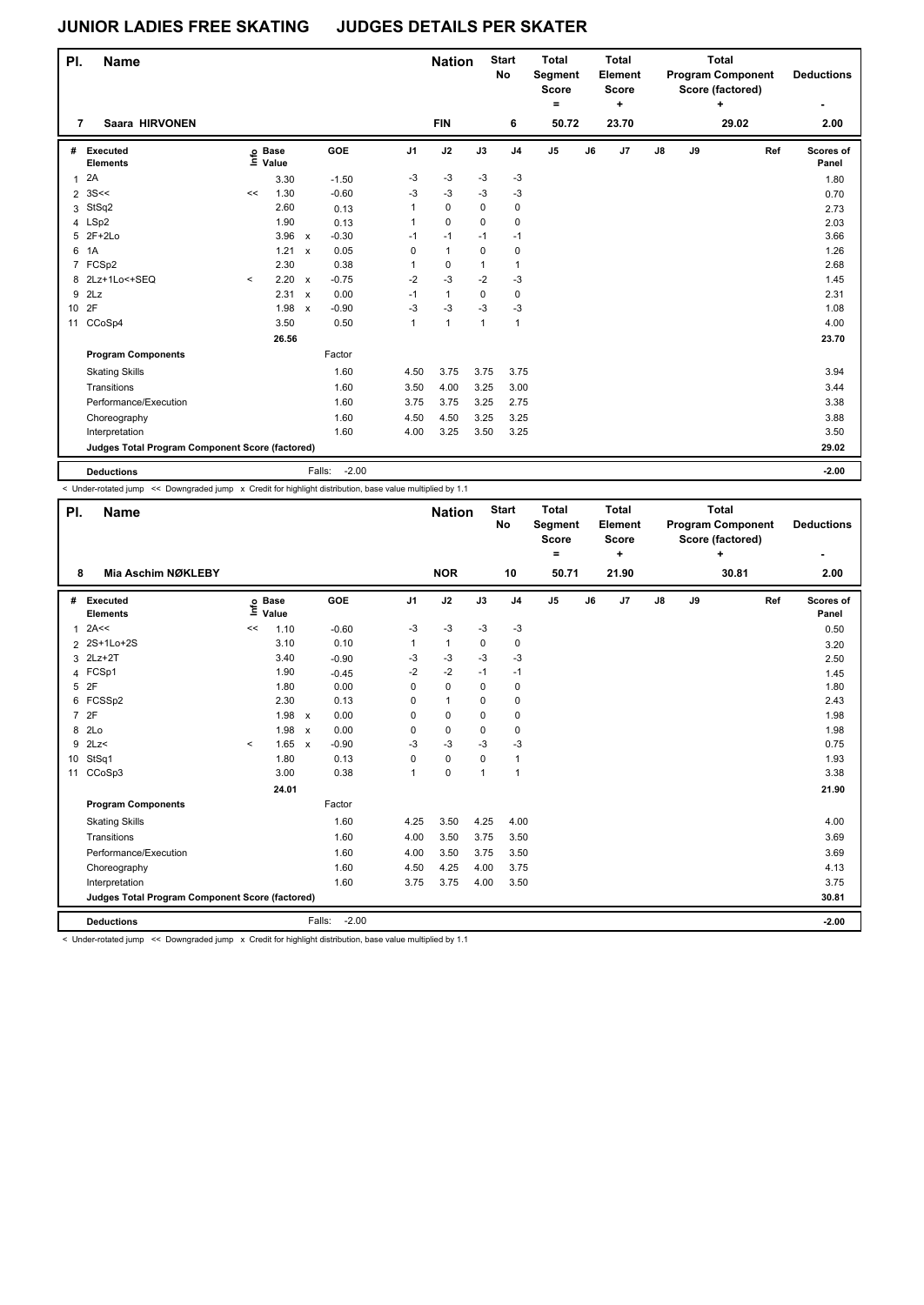| PI. | <b>Name</b>                                     |         |                      |              |                   |                | <b>Nation</b> |      | <b>Start</b><br>No | <b>Total</b><br>Segment<br><b>Score</b><br>$=$ |    | <b>Total</b><br>Element<br><b>Score</b><br>٠ |    |    | <b>Total</b><br><b>Program Component</b><br>Score (factored)<br>٠ |     | <b>Deductions</b>  |
|-----|-------------------------------------------------|---------|----------------------|--------------|-------------------|----------------|---------------|------|--------------------|------------------------------------------------|----|----------------------------------------------|----|----|-------------------------------------------------------------------|-----|--------------------|
| 9   | <b>Klara NILSSON</b>                            |         |                      |              |                   |                | <b>SWE</b>    |      | 8                  | 50.41                                          |    | 24.29                                        |    |    | 27.12                                                             |     | 1.00               |
| #   | Executed<br><b>Elements</b>                     | lnfo    | <b>Base</b><br>Value |              | GOE               | J <sub>1</sub> | J2            | J3   | J <sub>4</sub>     | J <sub>5</sub>                                 | J6 | J7                                           | J8 | J9 |                                                                   | Ref | Scores of<br>Panel |
| 1   | 2F                                              |         | 1.80                 |              | 0.15              | 0              | $\mathbf{1}$  | 0    | 1                  |                                                |    |                                              |    |    |                                                                   |     | 1.95               |
| 2   | $2Lz+2T$                                        | e       | 3.40                 |              | $-0.45$           | $-1$           | $-2$          | $-2$ | $-1$               |                                                |    |                                              |    |    |                                                                   |     | 2.95               |
| 3   | 2A<                                             | $\prec$ | 2.30                 |              | $-1.50$           | $-3$           | $-3$          | $-3$ | $-3$               |                                                |    |                                              |    |    |                                                                   |     | 0.80               |
|     | 4 FCSp1                                         |         | 1.90                 |              | 0.13              | 0              | 0             | 0    | 1                  |                                                |    |                                              |    |    |                                                                   |     | 2.03               |
|     | 5 2Lo+2Lo                                       |         | 3.60                 |              | $-0.15$           | 0              | $-1$          | $-1$ | 0                  |                                                |    |                                              |    |    |                                                                   |     | 3.45               |
| 6   | 1A                                              |         | 1.21                 | $\mathsf{x}$ | 0.00              | 0              | $\mathbf 0$   | 0    | 0                  |                                                |    |                                              |    |    |                                                                   |     | 1.21               |
|     | 7 LSp1                                          |         | 1.50                 |              | 0.13              | 0              | 0             | 1    | 0                  |                                                |    |                                              |    |    |                                                                   |     | 1.63               |
| 8   | StSq1                                           |         | 1.80                 |              | 0.13              | 1              | $\mathbf 0$   | 0    | 0                  |                                                |    |                                              |    |    |                                                                   |     | 1.93               |
| 9   | 2S                                              |         | 1.43                 | $\mathsf{x}$ | $-0.05$           | $-1$           | 0             | 0    | 0                  |                                                |    |                                              |    |    |                                                                   |     | 1.38               |
| 10  | $2F+2Lo$                                        |         | 3.96                 | $\mathsf{x}$ | 0.08              | 0              | $\mathbf{1}$  | 0    | 0                  |                                                |    |                                              |    |    |                                                                   |     | 4.04               |
| 11  | CCoSp3                                          |         | 3.00                 |              | $-0.08$           | $-1$           | 0             | 0    | 0                  |                                                |    |                                              |    |    |                                                                   |     | 2.92               |
|     |                                                 |         | 25.90                |              |                   |                |               |      |                    |                                                |    |                                              |    |    |                                                                   |     | 24.29              |
|     | <b>Program Components</b>                       |         |                      |              | Factor            |                |               |      |                    |                                                |    |                                              |    |    |                                                                   |     |                    |
|     | <b>Skating Skills</b>                           |         |                      |              | 1.60              | 4.00           | 4.25          | 3.75 | 3.75               |                                                |    |                                              |    |    |                                                                   |     | 3.94               |
|     | Transitions                                     |         |                      |              | 1.60              | 3.25           | 2.75          | 3.25 | 3.25               |                                                |    |                                              |    |    |                                                                   |     | 3.13               |
|     | Performance/Execution                           |         |                      |              | 1.60              | 3.75           | 3.50          | 3.00 | 2.50               |                                                |    |                                              |    |    |                                                                   |     | 3.19               |
|     | Choreography                                    |         |                      |              | 1.60              | 4.00           | 3.50          | 3.00 | 3.00               |                                                |    |                                              |    |    |                                                                   |     | 3.38               |
|     | Interpretation                                  |         |                      |              | 1.60              | 4.00           | 2.75          | 3.25 | 3.25               |                                                |    |                                              |    |    |                                                                   |     | 3.31               |
|     | Judges Total Program Component Score (factored) |         |                      |              |                   |                |               |      |                    |                                                |    |                                              |    |    |                                                                   |     | 27.12              |
|     | <b>Deductions</b>                               |         |                      |              | $-1.00$<br>Falls: |                |               |      |                    |                                                |    |                                              |    |    |                                                                   |     | $-1.00$            |

< Under-rotated jump x Credit for highlight distribution, base value multiplied by 1.1 e Jump take off with wrong edge

| PI.            | <b>Name</b>                                     |   |                            |              |            |                | <b>Nation</b> |             | <b>Start</b><br><b>No</b> | <b>Total</b><br>Segment<br><b>Score</b><br>$=$ |    | <b>Total</b><br>Element<br><b>Score</b><br>٠ |    |    | <b>Total</b><br><b>Program Component</b><br>Score (factored)<br>٠ |     | <b>Deductions</b>  |
|----------------|-------------------------------------------------|---|----------------------------|--------------|------------|----------------|---------------|-------------|---------------------------|------------------------------------------------|----|----------------------------------------------|----|----|-------------------------------------------------------------------|-----|--------------------|
| 10             | <b>Katharina STRALZER</b>                       |   |                            |              |            |                | <b>AUT</b>    |             | 3                         | 48.19                                          |    | 25.18                                        |    |    | 23.01                                                             |     | 0.00               |
| #              | Executed<br><b>Elements</b>                     |   | e Base<br>E Value<br>Value |              | <b>GOE</b> | J <sub>1</sub> | J2            | J3          | J <sub>4</sub>            | J <sub>5</sub>                                 | J6 | J7                                           | J8 | J9 |                                                                   | Ref | Scores of<br>Panel |
| 1              | $2F+2T$                                         | е | 3.10                       |              | $-0.45$    | $-2$           | $-1$          | $-2$        | $-1$                      |                                                |    |                                              |    |    |                                                                   |     | 2.65               |
| $\overline{2}$ | 1A                                              |   | 1.10                       |              | 0.05       | 0              | $\mathbf{1}$  | 0           | 0                         |                                                |    |                                              |    |    |                                                                   |     | 1.15               |
|                | 3 LSp2                                          |   | 1.90                       |              | $-0.15$    | $-1$           | $-1$          | 0           | 0                         |                                                |    |                                              |    |    |                                                                   |     | 1.75               |
| 4              | 2Lo+2Lo                                         |   | 3.60                       |              | $-0.23$    | $-1$           | $-1$          | 0           | $-1$                      |                                                |    |                                              |    |    |                                                                   |     | 3.37               |
| 5              | 2F                                              | e | 1.80                       |              | $-0.38$    | $-1$           | $-1$          | $-2$        | -1                        |                                                |    |                                              |    |    |                                                                   |     | 1.42               |
| 6              | FCCoSp3                                         |   | 3.00                       |              | $-0.30$    | $-1$           | $-2$          | $-1$        | 0                         |                                                |    |                                              |    |    |                                                                   |     | 2.70               |
| $\overline{7}$ | StSq2                                           |   | 2.60                       |              | 0.00       | 0              | $\mathbf 0$   | $\Omega$    | $\pmb{0}$                 |                                                |    |                                              |    |    |                                                                   |     | 2.60               |
| 8              | 2Lo                                             |   | 1.98                       | $\mathsf{x}$ | 0.00       | 0              | $\mathbf 0$   | $\mathbf 0$ | $\pmb{0}$                 |                                                |    |                                              |    |    |                                                                   |     | 1.98               |
| 9              | 2Lo                                             |   | 1.98                       | $\mathbf{x}$ | 0.00       | 0              | $\mathbf 0$   | $\Omega$    | $\mathbf 0$               |                                                |    |                                              |    |    |                                                                   |     | 1.98               |
| 10             | $2F+2T$                                         | e | 3.41                       | $\mathsf{x}$ | $-0.60$    | $-2$           | $-2$          | $-2$        | $-2$                      |                                                |    |                                              |    |    |                                                                   |     | 2.81               |
| 11             | CCoSp3                                          |   | 3.00                       |              | $-0.23$    | $-1$           | $\mathbf 0$   | $-1$        | $-1$                      |                                                |    |                                              |    |    |                                                                   |     | 2.77               |
|                |                                                 |   | 27.47                      |              |            |                |               |             |                           |                                                |    |                                              |    |    |                                                                   |     | 25.18              |
|                | <b>Program Components</b>                       |   |                            |              | Factor     |                |               |             |                           |                                                |    |                                              |    |    |                                                                   |     |                    |
|                | <b>Skating Skills</b>                           |   |                            |              | 1.60       | 3.50           | 3.25          | 3.25        | 3.50                      |                                                |    |                                              |    |    |                                                                   |     | 3.38               |
|                | Transitions                                     |   |                            |              | 1.60       | 2.75           | 1.50          | 2.75        | 3.25                      |                                                |    |                                              |    |    |                                                                   |     | 2.56               |
|                | Performance/Execution                           |   |                            |              | 1.60       | 3.00           | 2.75          | 2.75        | 2.75                      |                                                |    |                                              |    |    |                                                                   |     | 2.81               |
|                | Choreography                                    |   |                            |              | 1.60       | 3.25           | 2.50          | 3.25        | 2.75                      |                                                |    |                                              |    |    |                                                                   |     | 2.94               |
|                | Interpretation                                  |   |                            |              | 1.60       | 2.75           | 2.25          | 3.00        | 2.75                      |                                                |    |                                              |    |    |                                                                   |     | 2.69               |
|                | Judges Total Program Component Score (factored) |   |                            |              |            |                |               |             |                           |                                                |    |                                              |    |    |                                                                   |     | 23.01              |
|                | <b>Deductions</b>                               |   |                            |              |            |                |               |             |                           |                                                |    |                                              |    |    |                                                                   |     | 0.00               |

x Credit for highlight distribution, base value multiplied by 1.1 e Jump take off with wrong edge